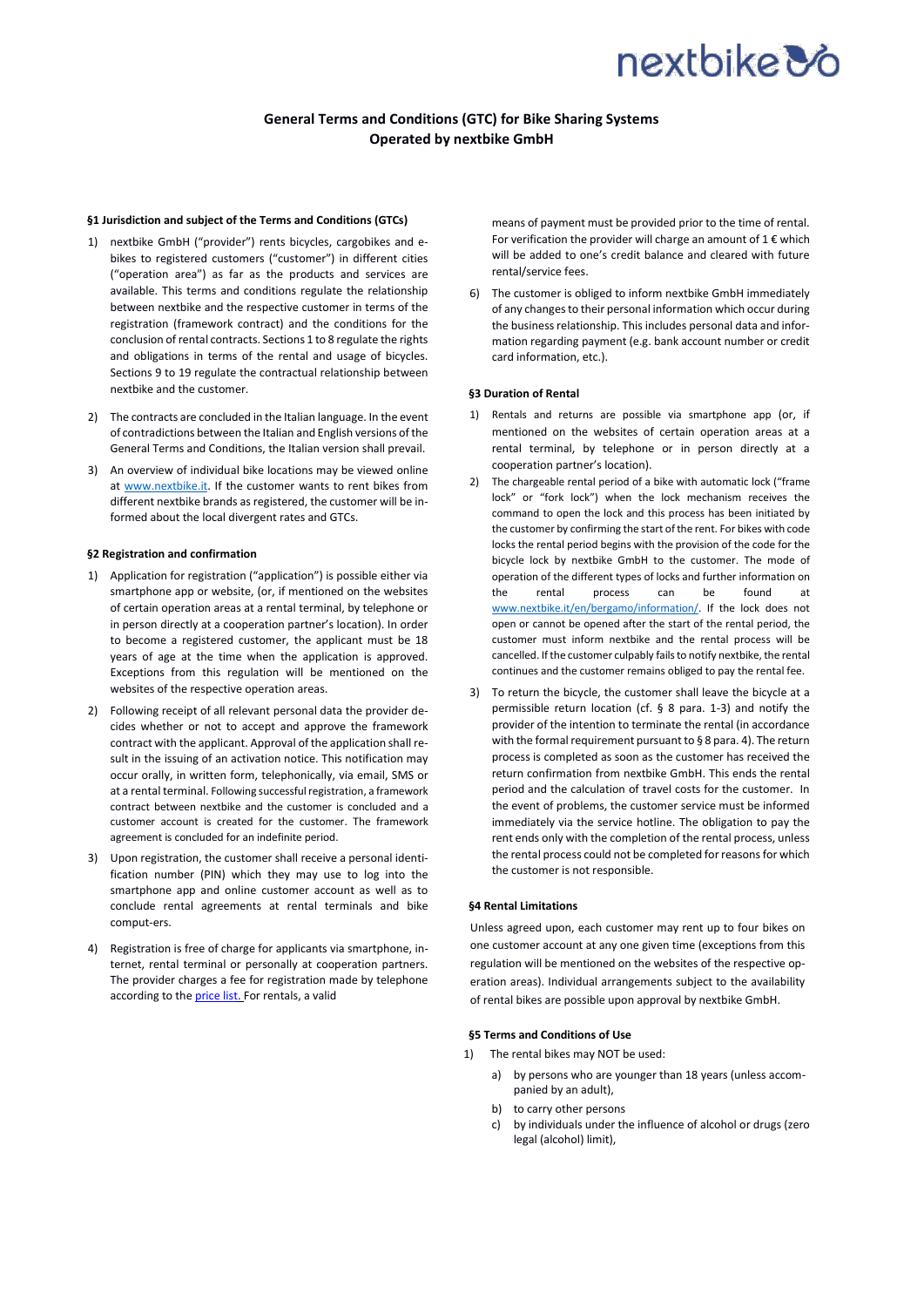# nextbike **3**

## **General Terms and Conditions (GTC) for Bike Sharing Systems Operated by nextbike GmbH**

- 2) If the bikes are used in unfavourable weather conditions, (e.g. strong wind, rainy weather, stormy weather) or any weather conditions that are unfavourable to bike usage, the driver may experience these weather conditions to a greater extent in relation to a normal bike due to the ad-vertising panels used on the nextbike's. The use of bikes during any adverse weather conditions is at one's own risk and nextbike advises the user not to use the bike in such conditions.
- 3) The customer is obliged to obey all road and traffic laws and regulations.
- 4) Freehand ("no-hands") operation of the bike is not allowed at any time.
- 5) It is forbidden to use the bicycle basket in an improper manner or overload it (maximum allowable load: 5 kg). The customer is obliged to ensure that all transported goods and items are properly fastened and secured at all times. Cargobikes contain labels about their respective payload. These specifications must be observed during use.
- 6) Unauthorized modifications or alterations to the rental bike are not allowed.
- 7) Following the successful return of the rental bike, if the customer wishes to reuse the returned bike they shall be required to initiate a new rental process.
- 8) The customer is not allowed to change the provided lock code or to provide it to third parties.
- 9) If a customer leaves to bikes to a third party to use it, he/she has to guarantee, that the third party considers our GTC. The customer is responsible for the actions of any third parties authorised to use the bike to the same extent as for his/her own actions. When lending the bike to a third person, he/she must be older than 18 years.

### **§6 Condition of Rental Bikes**

- 1) The customer has to make her-/himself familiar with the condition and the appropriate use of the rental bike before rental.
- 2) If there is an obvious defect or impairment of functionality that may be reasonably determined to make the bike unsafe for traffic use at the beginning of the rental, or if such a defect or impairment occurs during use, thecustomer is obliged to notify the provider's customer service, end the rental and desist using the bike immediately. If there is a technical defect or deficiencies after rental but before the customer uses the bike, the rental will be cancelled by the provider.
- 3) If the bike is found without its lock, the customer is obliged to contact the customer service.

### **§7 Parking of the Rental Bikes**

- 1) The bicycle must be parked in plain sight. The customer is obliged to follow road traffic regulations when parking. Furthermore, he/she must ensure that the bike does not hinder road safety, that other vehicles and/or traffic is not obstructed and that no damage is done to third parties or their property. The kickstand is to be used every time that the bicycle is parked and the bike is to be placed in the provided bike racks at the rental station when available/applicable.
- 2) In particular, it is not allowed to park rental bikes permanently or temporary
	- a) at traffic lights
	- b) at parking ticket machines or parking meters
	- c) at traffic signs
	- d) on walkways which are thereby reduced to a width of less than 1.50 meters
	- e) in front of, in or near emergency exits and fire department service zones
	- f) where the bike covers local advertisements
	- g) to lock the bike at fences of private or public buildings
	- h) on train and bus platforms
- i) in buildings, backyards/ courtyards or within any type of vehicles at any time.
- j) On guiding plates for the blind
- k) At or in front of post boxes
- l) in front of doors or gates or in their swivel range
- m) in or in front of driveways
- 3) The client shall be allowed to park the bikes on private property only once allowed to do so by any person/s having the authority to grant such permission
- 4) The rental bike must be locked properly when not in use, even if the customer leaves the bike unattended for a short time. More information about how to lock a bike can be found on our website[: www.nextbike.it/en/faq](http://www.nextbike.it/en/faq/)
- 5) Failure to comply will result in the charging of a contractual penalty of 20,00 Euro. nextbike GmbH expressly reserves the right to assert claims for damages in excess of the contractual penalty.

#### **§8 Returning of Rental Bikes**

- 1) The returning of rental bikes outside the defined area of usage is usually not permitted. In general, this area is defined as the city in which the bike was rented.
- 2) The bike must be returned so that it is clearly visible at one of the locations published online (or in the app) or stations and locked using the lock provided. The customer is obliged to inform the provider that the rental period is being ended as well as of the exact location of the return (station number or GPS coordinates). This may be done online, via telephone or by using the smartphone app, the rental terminal or the bike computer.
- 3) In cities using a Flex zone, which are visible in the map using smartphone or desktop website, the bike can be returned to a public location according to the description on the website of the respective system in compliance with the provisions of § 7 paras. 1-4.
- 4) The customer is obliged to lock the bicycle with the lock provided (the functioning of the different types of locks and further information on the return process can be found at [https://www.nextbike.it/en/information/\)](https://www.nextbike.it/en/information/) and to inform nextbike GmbH about the return by phone, app, terminal or bike computer and to confirm the exact location of the bike (station name / number or GPS coordinates and or any inform that will assist in the successful return of the rental bike). Where the is returned automatically by locking it or via bike computer, the customer has to check within the app or at the bike computer if the return was successful.
- 5) Should the customer, due to his/her own fault, not return the bike at a defined area as described in paragraph 1 to 3, provide false information or forget to return the bicycle entirely, a service fee (contractual penalty) will be charged by nextbike GmbH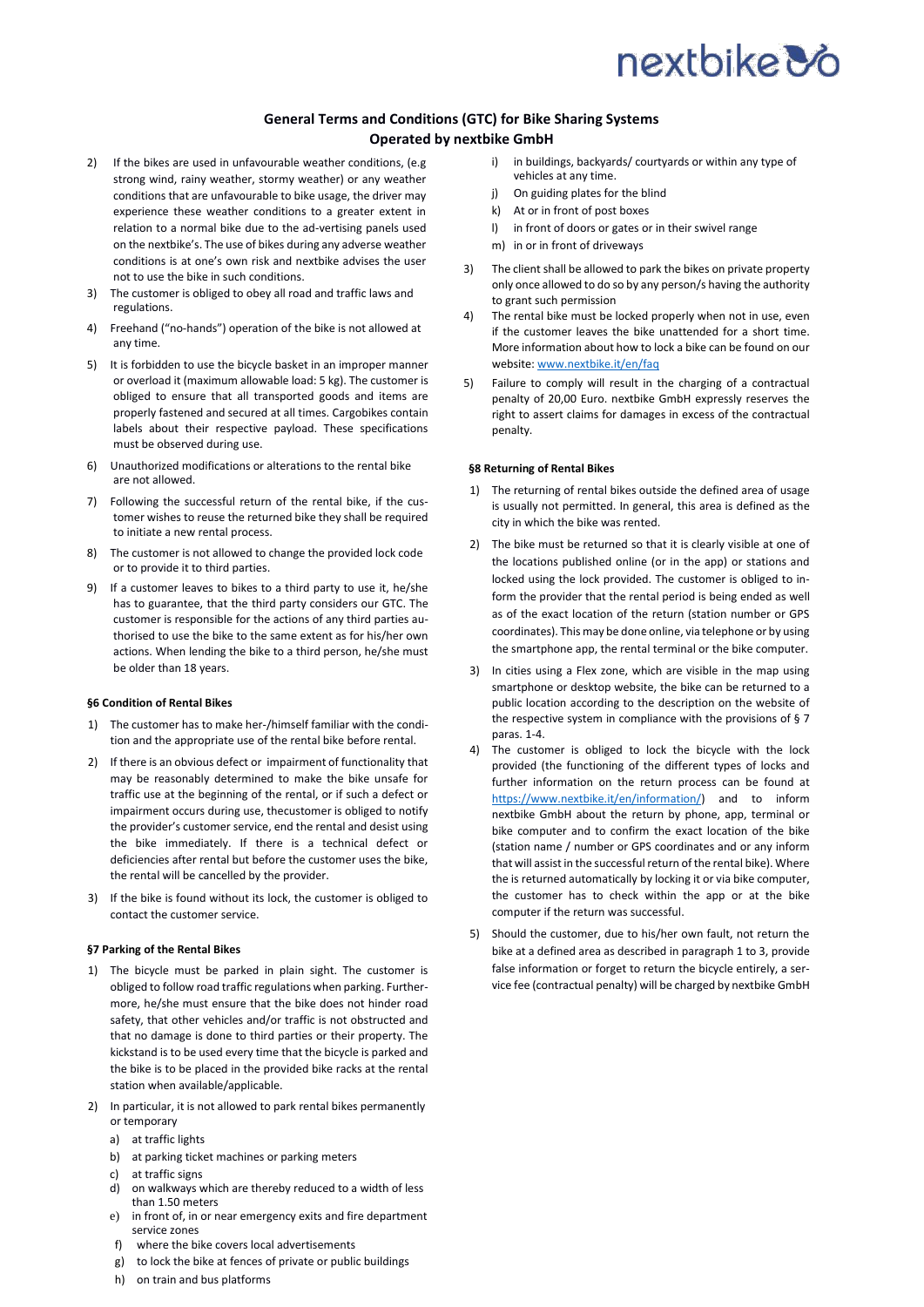# nextbike &

## **General Terms and Conditions (GTC) for Bike Sharing Systems Operated by nextbike GmbH**

to the customer in accordance with the current price list as published a[t https://www.nextbike.it/en/prices/](https://www.nextbike.it/en/prices/)

#### **§9 nextbike GmbH Liabilities**

- 1) nextbike GmbH shall only be liable to the customer in cases of intent or gross negligence on behalf of nextbike GmbH, a representative or a vicarious agent in accordance with the statutory provisions. In all other respects, nextbike GmbH shall only be liable for injury to life, limb or health, insofar as nextbike has fraudulently concealed a defect or assumed a guarantee, or for claims arising from mandatory statutory liability.
- 2) In the event of slight negligence or the culpable breach of essential contractual obligations, liability shall be limited to the foreseeable damage typical for the contract. Material contractual obligations are obligations that make the proper performance of the rental contract possible in the first place and on whose compliance the participant customer regularly relies and may rely.
- 3) In all other respects, the liability of nextbike GmbH is excluded.
- 4) The above limitations of liability also apply to the personal liability of nextbike's employees and representatives.

#### **§10 Customer Liabilities**

- 1) Use of services provided by nextbike GmbH occurs at the customer's own risk. The customer takes full responsibility for damages caused by him/herself. The customer is solely responsible for any liability claims resulting from actions or events occurring during the rental period or as a result thereof. Claims made by nextbike GmbH's liability insurer against a customer remain unaffected.
- 2) If the bicycle is stolen during the rental period, the customer must report the theft immediately to nextbike via telephone.

### **§11 Customer Obligations in Case of Accident**

nextbike GmbH must be informed of accidents immediately via telephone. In cases of accidents involving not only the user, but also third-party property or other persons, the customer is also obliged to report the incident to the police immediately. Failure to do so on the part of the customer shall result in the customer being liable for damages incurred by nextbike GmbH owing to infringement of said obligation.

#### **§12 Use of Customer Cards, an e-ticket or Electronic Employee ID Card**

- 1) If the customer uses a customer card issued by a nextbike cooperation partner as access medium, he/she agrees, when using the card for the first time, that nextbike may request all customer data necessary for business processes from the cooperation partner.
- 2) When the validity of the customer card of a cooperating partner has expired, the customer account at nextbike GmbH shall be deactivated in cases where no means of payment has been recorded. Upon provision of a valid means of payment, the cus-tomer shall be allowed again to use the provider's services.
- 3) The sending of nextbike customer cards shall come to a terminate in March 2018
- 4) Already received nextbike customer cards remain valid and are not transferable to other parties.
- 5) If the customer card is lost, the customer is required to to block the card in their own interest, by calling the provider's hotline. Replacement of the card may not be possible.

#### **§13 Confidentiality of User Information**

- 1) The customer is responsible for preventing unauthorized use of the customer's user data by third parties. This applies, in particular, to their personalized PIN/password.
- 2) nextbike GmbH expressly states that nextbike employees are not authorized to and will never request or ask for the customer password.
- 3) The customer may change the personal data anytime and as of-ten as he/she wants.
- 4) Should the customer have reason to believe that his/her user data has been compromised or misused, they are to inform nextbike GmbH of this fact immediately.

#### **§14 Fees, Prices and Calculations**

- 1) Depending on the choice of tariff, the provider is entitled to charge rental fees on a regular basis.
- 2) The customer undertakes to pay the respective rent. This is the total price, which includes the respective statutory value added tax. The rent is due upon termination of the rental contract. Rental fees are to be taken from the current price list (available a[t www.nextbike.it/en/bergamo/prices/\)](file:///C:/Users/kvienhues/Downloads/www.nextbike.it/en/bergamo/prices/) or the nextbike-App.
- 3) Special rates (e.g. Annual rate, Monthly rate) or gift certificates are valid for one bicycle per rental. These are also, in general, valid for and may only be used by the person to which they were specifically issued in accordance with the current price list. Detailed information on special tariffs and their notice periods can be found a[t www.nextbike.it/en/bergamo/prices/.](file:///C:/Users/kvienhues/Downloads/www.nextbike.it/en/bergamo/prices/)
- 4) If the customer terminates his customer account (cf. § 17 para. 1), the special tariff booked for this customer account shall be automatically terminated at the next possible time. The right to extraordinary termination remains unaffected.
- 5) Cancellation of special rate agreements does not result in the automatic deactivation of a customer account with nextbike GmbH. Should the customer wish to deactivate an account, this may be done either online at [www.nextbike.it](http://www.nextbike.it/) or by providing written notification to nextbike GmbH, Erich-Zeigner-Allee 69- 73, 04229 Leipzig, Germany or via Email to bergamo@nextbike.it.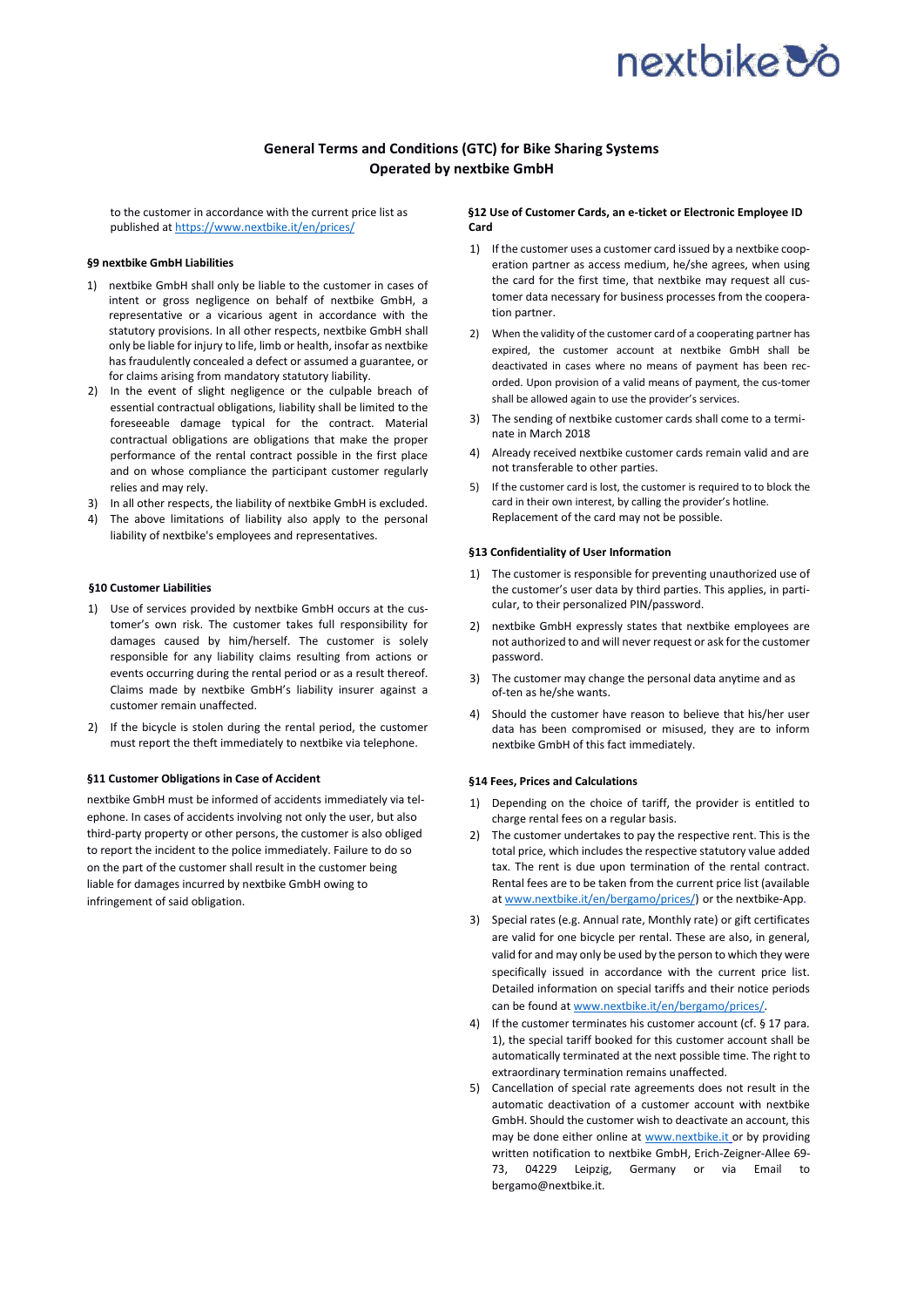# nextbike **3**

## **General Terms and Conditions (GTC) for Bike Sharing Systems Operated by nextbike GmbH**

#### **§15 Payment and Delayed Payment**

- 1) The customer is obligated to pay the billed amounts by means by means of one of the payment methods offered by nextbike. The customer may change their preferred method of payment at any time.
- 2) When using third-party payment services, the terms and conditions of the respective provider may apply in addition to these GTC. If applicable, a user account must first be opened with third parties in order to use these payment services. nextbike is not responsible for these payment services and does not offer them itself.
- 3) Additional fees may arise when using third-party payment services. The payment service provider shall inform the customer of these. nextbike's obligation to provide a common and reasonable free payment option in accordance with § 312a para. 4 BGB remains unaffected.
- 4) Should it be impossible to process a direct debit due to insufficient funds in the customer's account due to customers fault or for other reasons for which the customer is responsible, nextbike GmbH will charge the customer with the additional expenses incurred in accordance with the current price list published a[t www.nextbike.it/en/bergamo/prices/, u](file:///C:/Users/kvienhues/Downloads/www.nextbike.it/en/bergamo/prices/)nless the customer is able to show that the actual expense incurred was lower. In individual cases and insofar as the customer is unable to show that the expense was indeed lower, the claims made by nextbike GmbH may amount to but not exceed the actual expenses incurred.
- 5) If the customer defaults in payment, default interest will be charged at a rate of 5 percentage points over the base interest rate. Reminder fees in accordance with additional administrative effort and expense incurred shall also be charged to the cus-tomer.
- 6) If the payment is delayed for at least to months or  $15 \text{ E}$ , nextbike GmbH is authorized to demand the entire claim and to discontinue its service until the customer meets his/her obligations.
- 7) nextbike operates the bicycle rental system on behalf of ATB Mobilità SpA (ATB), with registered office in Bergamo in via Monte Gleno 13. The claims arising from the present contractual relationship have already been assigned by nextbike to ATB in advance. Payment by the customer shall be made to ATB using the payment method selectable in the customer account. nextbike shall continue to be responsible for general customer enquiries, complaints, etc, according to this terms an conditions.

### **§16 Billing, Rental Lists, Controlling**

- 1) The provider invoices its customers according to the current rate and price list as available at [www.nextbike.it.](http://www.nextbike.it/) Finalized rental processes (including costs and time periods) may be viewed by the customer in their account a[t www.nextbike.it](file:///C:/Users/kvienhues/Downloads/www.nextbike.it) and in the app. This listing of all completed rental processes does not include items which are extraordinary and cannot be included by the automated system (such as fees due to contractual non-compliance and/or service fees).
- 2) Debiting of the customer's account occurs automatically. nextbike GmbH does reserve the right, however, to demand payment by customers either per telephone or in written form.
- 3) Objections to debited charges must be submitted in writing to nextbike GmbH within 30 days of receipt of the invoice. Customer rights following expiry of the objection period, also in cases of rightful claims, remain unaffected. Any refunds due will be credited to the customer's account and applied to the next due payment unless otherwise dictated by the customer.

#### **§17 Termination**

- 1) Both contractual partners may terminate the framework contract at any time with a notice period of two weeks. The right to extraordinary termination is not affected by this provision. The customer may deactivate their customer account either online at [www.nextbike.it](http://www.nextbike.it/) or by means of written notification sent to nextbike GmbH. Written termination notices are to be sent to: nextbike GmbH, Erich-Zeigner-Allee 69-73, 04229 Leipzig, Germany; or via email to: bergamo@nextbike.it.
- 2) Special rates (e.g. Annual rate) are linked to specific contractual periods. Conditions for termination of special rates are specified in §14 para. 3. Upon termination of a special rate, the customer card may be returned to nextbike GmbH at Erich-Zeigner-Allee 69-73, 04229 Leipzig, Germany.

#### **§ 18 Amendment of the General Terms and Conditions,**

#### **adjustment of fees**

Amendments to these General Terms and Conditions are only permissible insofar as this does not fundamentally alter the contractual structure, in particular the equivalence ratio of performance and consideration is not shifted to the disadvantage of the customer. This shall be admissible in particular in the event of a subsequent occurrence of a regulatory gap or disturbance of the equivalence ratio, e.g. due to changes in the legal situation, jurisdiction or market conditions or due to new technical developments. nextbike reserves the right to adjust the price lists. This adjustment shall be made at the justified discretion of nextbike and shall only be possible if and insofar as verifiable cost increases have taken place in the fee segments relevant to nextbike (in particular insurance costs, financing costs, procurement costs, personnel costs, tax, maintenance and cleaning, etc.) compared to the prices at the conclusion of the contract or at the time of the last adjustment. The price change takes place within the scope of and to compensate for the corresponding cost increases. The customer shall be notified of changes to the GTC and prices in text form or by e-mail at least six weeks before the change. The changes are considered approved if the customer does not raise an objection to nextbike in text form or by e-mail within one month of notification. nextbike will specifically draw the customer's attention to this legal consequence when announcing the changes. If the customer does not exercise this right, the contract will be continued under the changed conditions or prices. If the customer objects, each party has the right to terminate the contract with a notice period of ten days by e-mail or in text form.

#### **§19 Privacy Policy**

- 1) nextbike GmbH collects, stores and uses customers' personal data, where it is necessary to fulfill its contractual obligations or the realization of the contract between the customer and next-bike or to fulfill any other legal duty. nextbike GmbH is obligated to use that data only in compliance with the provisions set forth in the Italian Data Protection Act and the General Data Protection Regulation.
- 2) For the purpose of payment, the customer's payment data will be transferred to our payment-partners for verification and accounting of the rental fees. Following the registration process, this data is no longer visible to employees of nextbike GmbH.
- 3) Further information regarding the use, administration and processing of personal information may be viewed in our Privacy Policy (online a[t www.nextbike.it/en/privacy/.](http://www.nextbike.it/en/privacy/)